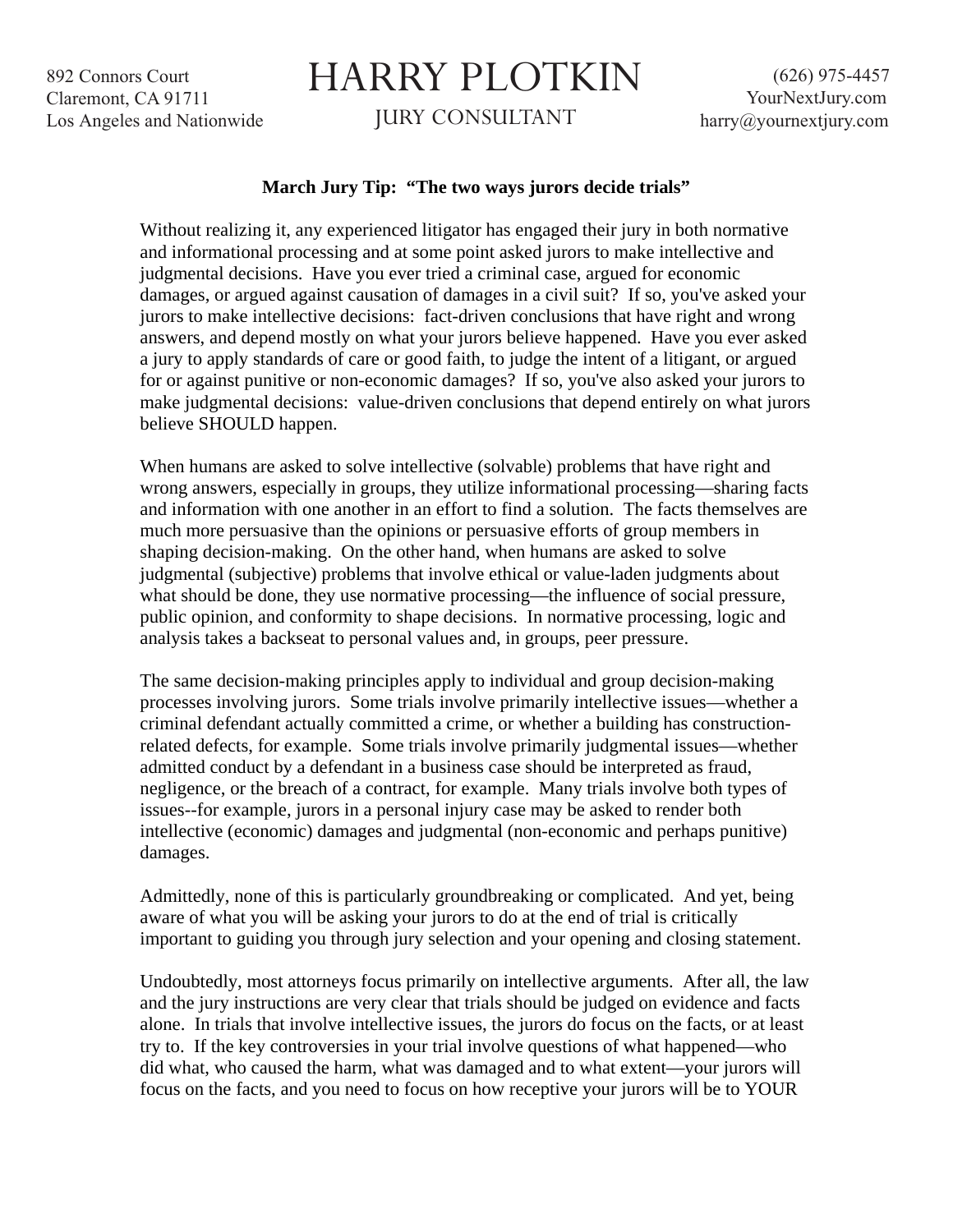facts during jury selection. As I've stressed so many times before, not all jurors are equally receptive to the same set of facts; based on their own experiences and view of the world, some jurors will be predisposed to be skeptical or even doubtful of your version of the facts. As I said in a jury tip long ago, jurors determine what happened on the basis of what they believe is more likely to have happened in a given situation rather than waiting for the evidence to speak for itself. In an intellective-driven case, search for jurors whose experiences and whose beliefs about how the world usually works match your version of the case. More importantly, identify and strike any jurors whose experiences and worldview tell them otherwise. Jurors who have battled with contractors in home remodels are much more likely to believe the facts a plaintiff presents in a construction defect trial. Jurors who have seen co-workers exaggerate injuries to get paid medical leave, disability, or worker's compensation are much more likely to be skeptical of a plaintiff's facts in a personal injury or employment trial.

On the other hand, trials that involve judgmental issues are decided far less on the facts than you may think. In a study at Northern Illinois University, researchers found that mock jurors spent well over 60% of their deliberation time discussing values instead of facts or evidence when they were asked to determine punitive damages in a civil case. In the second half of these deliberations--once the jurors began to realize that consensus would require some persuasion--the percentage of value-based arguments soared well beyond 60%. Not all trials involve judgmental issues, but those that do are usually decided by your jurors' values rather than their receptiveness to the facts.

Punitive and non-economic damages are highly judgmental issues; there are no right and wrong answers in determining how much damages are appropriate to punish wrongdoing, address physical pain, or measure the value of injured feelings. Trials that require jurors to interpret intent (was the defendant's negligence accidental or malicious?), pass judgment (was the medical treatment below the standard of care?), or assign responsibility (was a failure to disclose information in a sale of property fraud by the seller or lack of due diligence by the buyer?) are decided more by values than facts and information.

When selecting a jury in a judgmental-focused trial, search for jurors whose values and beliefs about how the world SHOULD work match the values that your case is based upon. More importantly, identify and strike jurors whose values are in conflict with yours, especially those whose values might get in the way of being able to support every verdict option. Jurors who have concerns about awarding damages to plaintiffs that have no practical purpose or specific use are far less likely to award punitive or non-economic damages. Jurors who value personal responsibility and self-reliance tend to shift far more responsibility and blame onto plaintiffs who fail to take pro-active action in any type of case.